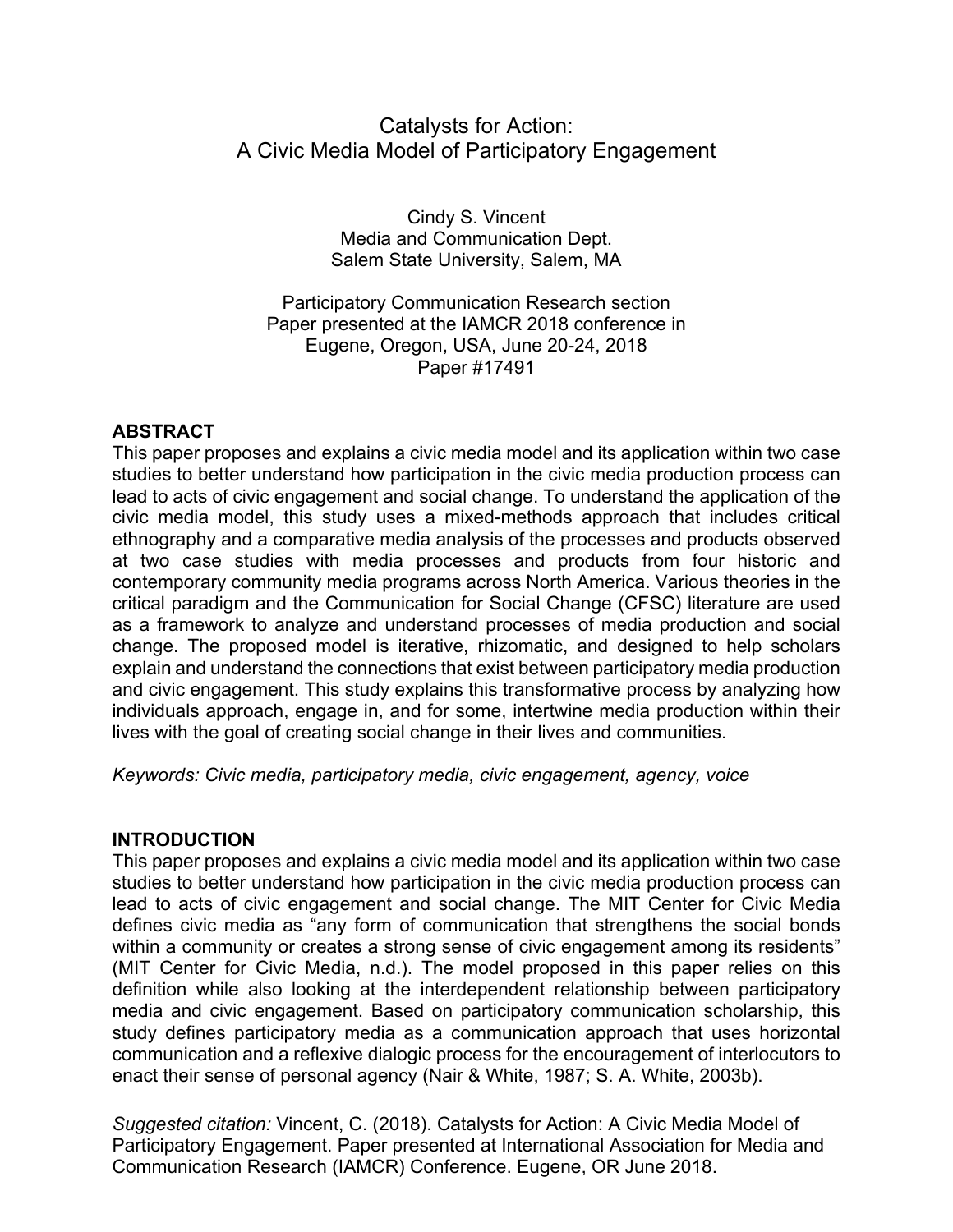To understand the application of the civic media model, this study uses a mixedmethods approach that includes critical ethnography and a comparative media analysis of the processes and products observed at two case studies with media processes and products from four historic and contemporary community media programs across North America. This study builds on existing research that looks at the role of civic and participatory media for increasing civic engagement in marginalized groups and communities and is situated in the fields of participatory media and civic media (Barranquero, 2006; Gordon & Mihailidis, 2016; Matewa, 2009; MIT Center for Civic Media, n.d.; Rodríguez, 2001; Vincent, 2013, 2014; Vincent & Straub, 2016). Various theories in the critical paradigm (Beltrán, 1980; Freire, 1970; Marx & Engels, 1846/1970) and the Communication for Social Change (CFSC) literature (Gumucio-Dagron & Tufte, 2006; Huesca, 1995; R. A. White, 2004) are used as a framework to analyze and understand processes of media production and social change. CFSC research focuses on the communication process itself, identifying the ways in which agency, empowerment, and voice play key roles in processes of social change (Gumucio-Dagron, 2009). Within this framework, participatory media are seen as a type of alternative media in which individuals are encouraged to create their own communication channels to speak against larger cultural, political, and economic structures with the intent of creating social change.

The proposed model is iterative, rhizomatic and designed to help scholars explain and understand the connections that exist between participatory media production and civic engagement. It begins with a participatory media production process consisting of voice, dialogue and critical consciousness that leads to individual transformation in terms of self-awareness of empowerment and agency. The model also includes a catalyst for action, using a modified version of Watson Strong's (2014) and Zuckerman's (2016) calculus of civic engagement (based on Riker and Ordeshook's [1968] calculus of voting), and the act(s) of civic engagement. This study explains this transformative process by analyzing how individuals approach, engage in, and for some, intertwine media production within their lives with the goal of creating social change in their lives and communities.

## **LITERATURE REVIEW**

The field of civic media is embedded in a history of scholarship that examines democratic and civic participation and the ways in which "citizens", or community members more broadly, engage within these processes. In their research on democratic participation and community involvement, John Dewey and Melvin Rogers (1927/2012) argued for more community involvement at the local level to incite civic discourse based on critical inquiry and critical reason. Dewey also argues for the critical inquiry and reasoning of citizens who are "geared towards helping citizens understand and respond to the political and social issues of their day" as described by Asen and Brouwer (2003, p. 158). Through critical inquiry and reasoning, citizens become more knowledgeable and capable of detecting, analyzing, and addressing the social issues important in their lives. The call for greater community participation advocated by Dewey and Rogers still remains a great need in today's society, and recently scholars have noted the expanding ways in which this can be accomplished via digital technologies and civic media (Matei & Ball-Rokeach, 2002; Norris, 2001; Rheingold, 2000; Vincent, 2009; Wellman, Boase, & Chen, 2002).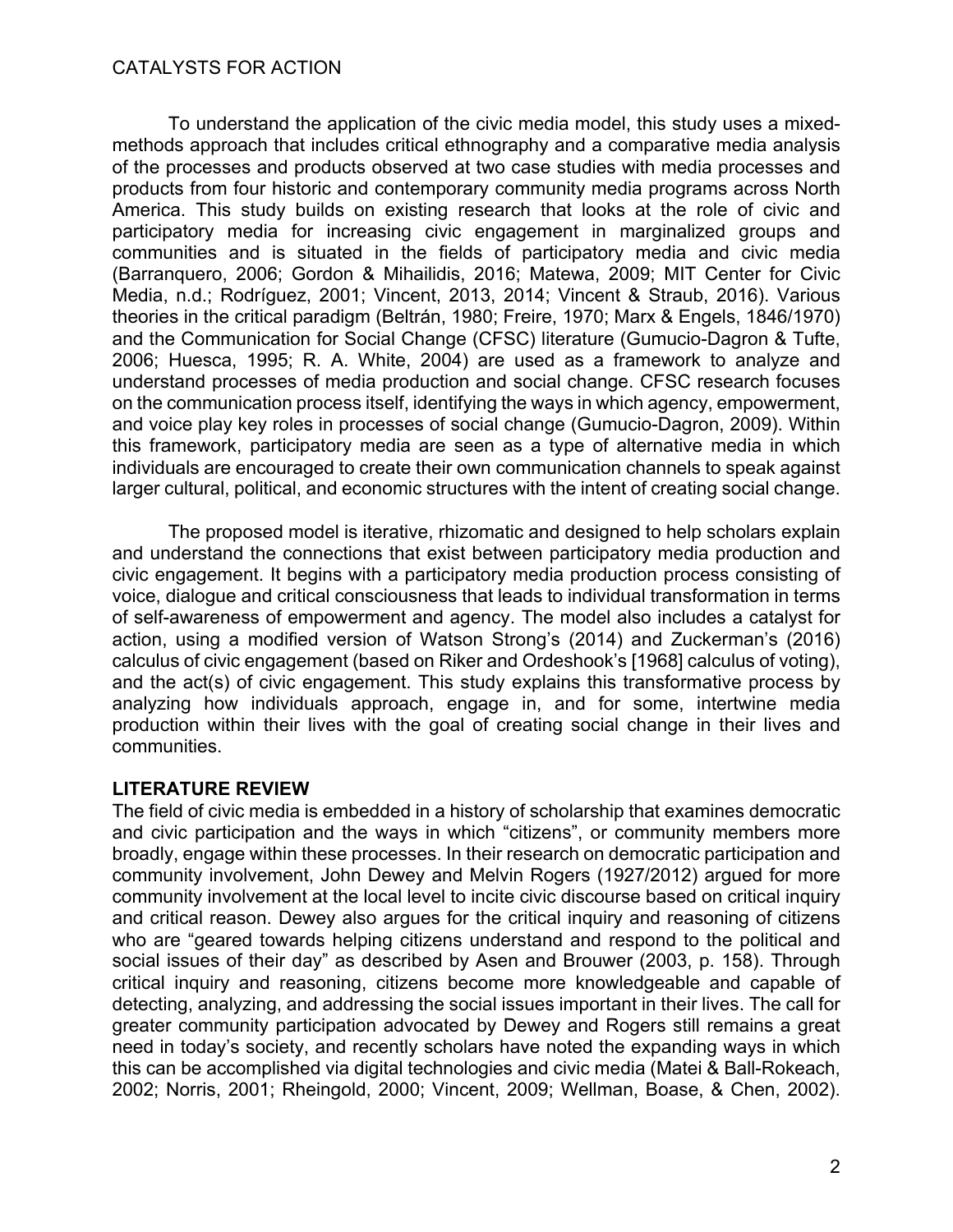Pipa Norris (2001) contributes to the conversation through her conceptualization of civic engagement as consisting of three components: political knowledge (knowledge of the political system), political trust (faith in the political system), and political participation (involvement in the political system "designed to influence government and the decisionmaking process" [p. 217]). In addition to these definitions and conceptualizations, it is important to include forms of dissent and protest as ways members of communities engage and become involved in political and social processes.

A term that has been used interchangeably with civic engagement is political participation. Because of this, at least in part, the meaning and application of civic engagement has been conflated with that of strictly *political* participation, incorrectly excluding the involvement of individuals in social and other non-political processes. A description of political participation that has been used as a baseline from which to analyze civic engagement focuses primarily on political participation categorizations like voting, campaign activism, community organizing, and outreach (Verba, Nie, & Kim, 1971). However, political science theorist Jerzy Hauptmann argues, "Civic engagement is not restricted or related to politics only. The reference to 'civic' suggests that any kind of involvement in the affairs of government, politics, administration, or organizations could be regarded as civic engagement" (2005, p. 4). Other scholars argue that this narrow definition excludes many ways in which citizens get involved, especially, for example, when virtual communities, online forums, social media, and blogging are available (Matei & Ball-Rokeach, 2002; Metcalf, Blanchard, McCarthy, & Burns, 2008; Norris, 2001, 2002).

Scholars within the civic media field build upon the works of democratic theorists like John Dewey (Dewey & Rogers, 1927/2012), Hannah Arendt (1958), and Jürgen Habermas (1962/1991), by pushing these conceptions further to address the myriad of ways the digital era has changed the democratic landscape. At its core, this field is particularly interested in understanding the symbiotic relationship of democracy and digital media as each continue to rapidly change in response to the social, political and economic volatility of the 21<sup>st</sup> century (Benkler, 2006; Costanza-Chock, 2011; Levine, 2016; Zuckerman, 2016). The first anthology for the field of civic media was published in 2016 by MIT Press (Gordon & Mihailidis, 2016) and is "anchored by a vision to better understand how digital media are fundamentally advancing or threatening the capacity of citizens across politics, activism, education, art, health, expression, games, and society writ large" (Civic Media Project, n.d.).

In addition to the literature on civic media, this study is largely reliant on the CFSC literature on participatory media and social change. Based on alternative media scholarship, this study defines participatory media as a communication approach that uses horizontal communication and a reflexive dialogic process for the encouragement of interlocutors to enact their sense of personal agency. Participatory media are a type of alternative media in which individuals are encouraged to create their own communication channels to speak against larger cultural, political, and economic structures with the intent of creating social change. Participatory media producers take action in a transformative process that engages their power to actualize their capabilities as agents of change. The transformative process consists of raising their critical consciousness via reflexive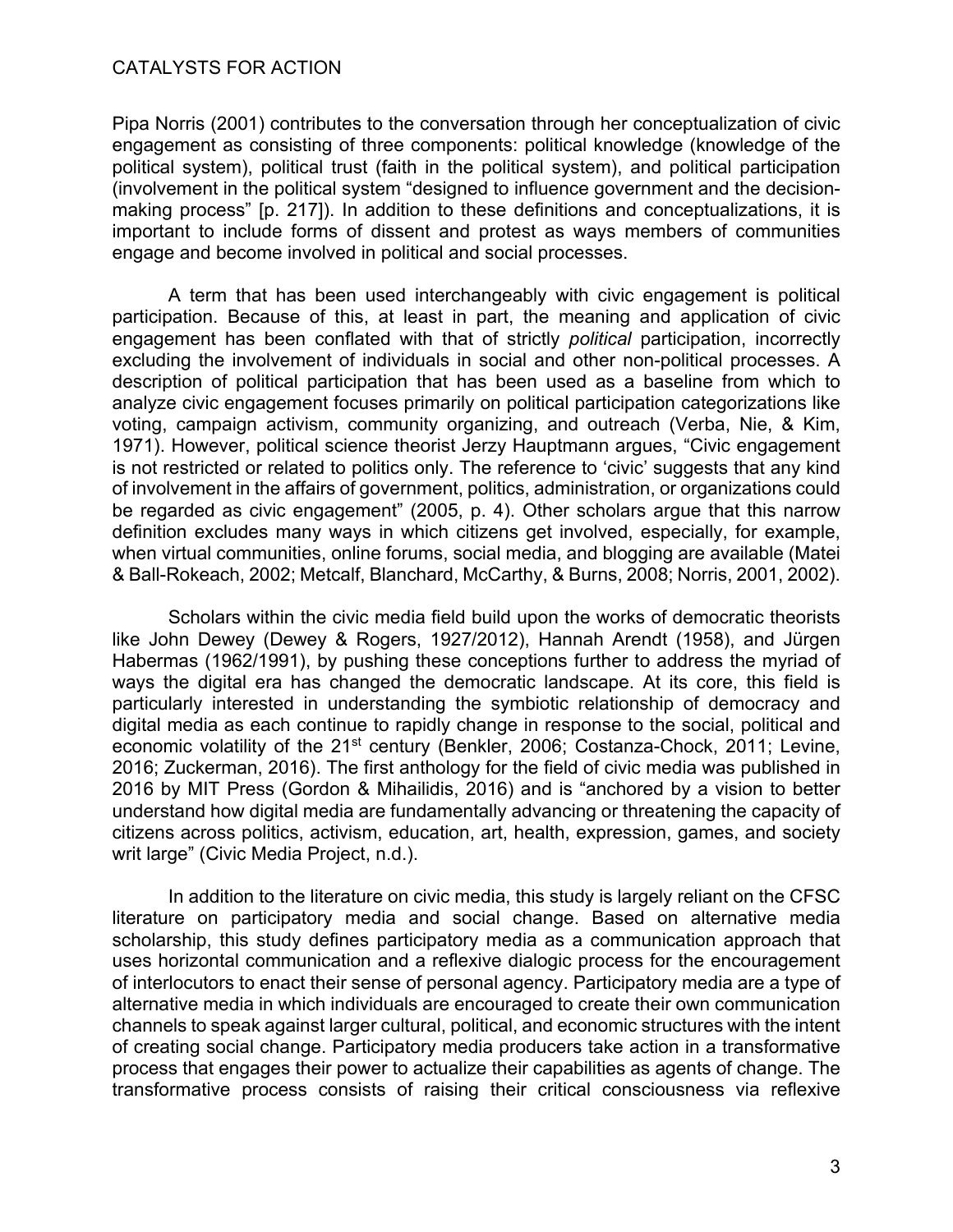dialogues that ask media producers to analyze their social positions in relation to larger structural forces. This transformation helps individuals identify opportunities to speak back to and act against structural systems in order to alleviate conditions of oppression. This study sheds light on this transformative process by analyzing how individuals approach, engage in and for some, intertwine media production within their lives with the goal of creating social change in their lives and communities.

From a broad perspective the concept of participatory media is primarily used due to its focus on the media production *process* rather than the *product*. Rodríguez explains the difference between video-as-product and video-as-process by arguing that video-asproduct "implies a communication expert who contacts a community (typically a poor community) to make a video about an aspect of their life" (Rodríguez, 2001, p. 116), where the focus is on creating a product produced by an external source. On the other hand, video-as-process "involves a professional communicator working together with community members in all phases of the production process" (Rodríguez, 2001, p. 116) and focuses on the symbiotic relationship of the external and internal agents working together to create a video reflective of that community. White (2003b) argues that participatory communication must be visualized as "process methodology" that enables people at the margins or grassroots level to acquire the skills and knowledge necessary to generate their own messages.

# **METHODOLOGY**

This study used ethnography, participatory media as process, and a comparative media analysis to address the following research questions:

- $RQ<sup>1</sup>$ : What does the civic media process look like and what elements of engagement does it entail?
- $RQ<sup>2</sup>$ : How can civic media engender a sense of self-empowerment, agency, and civic engagement?

For this study, media ethnography was implemented through participant-observation at two case studies, POOR Magazine and Sanctuary Women's Development Center. In the summer of 2010, I enrolled in PeopleSkool/Escuela de la Gente at POOR Magazine, an educational initiative designed to teach community media production, to observe the educational process as the group met twice a week for nine weeks. At this site I primarily performed the role of participant where, through my participation and observation, I compiled a preliminary participatory media model that was then used to formulate the work designed for the second case study, Sanctuary Women's Development Center. Through this ethnography, I watched and participated alongside local community members as they learned to use digital media technologies to respond to mainstream media misrepresentations and stereotyping of their communities. In my interactions with staff and participants, I attempted to create a dialogue of knowledges (Freire, 1970) by seeking engaged conversation between my academic perspective and the experiential knowledge and understanding of participants. Listening to participants as authentic producers of their own knowledge and perspectives helped me to develop a greater understanding of the organizational process and participants' experiences. The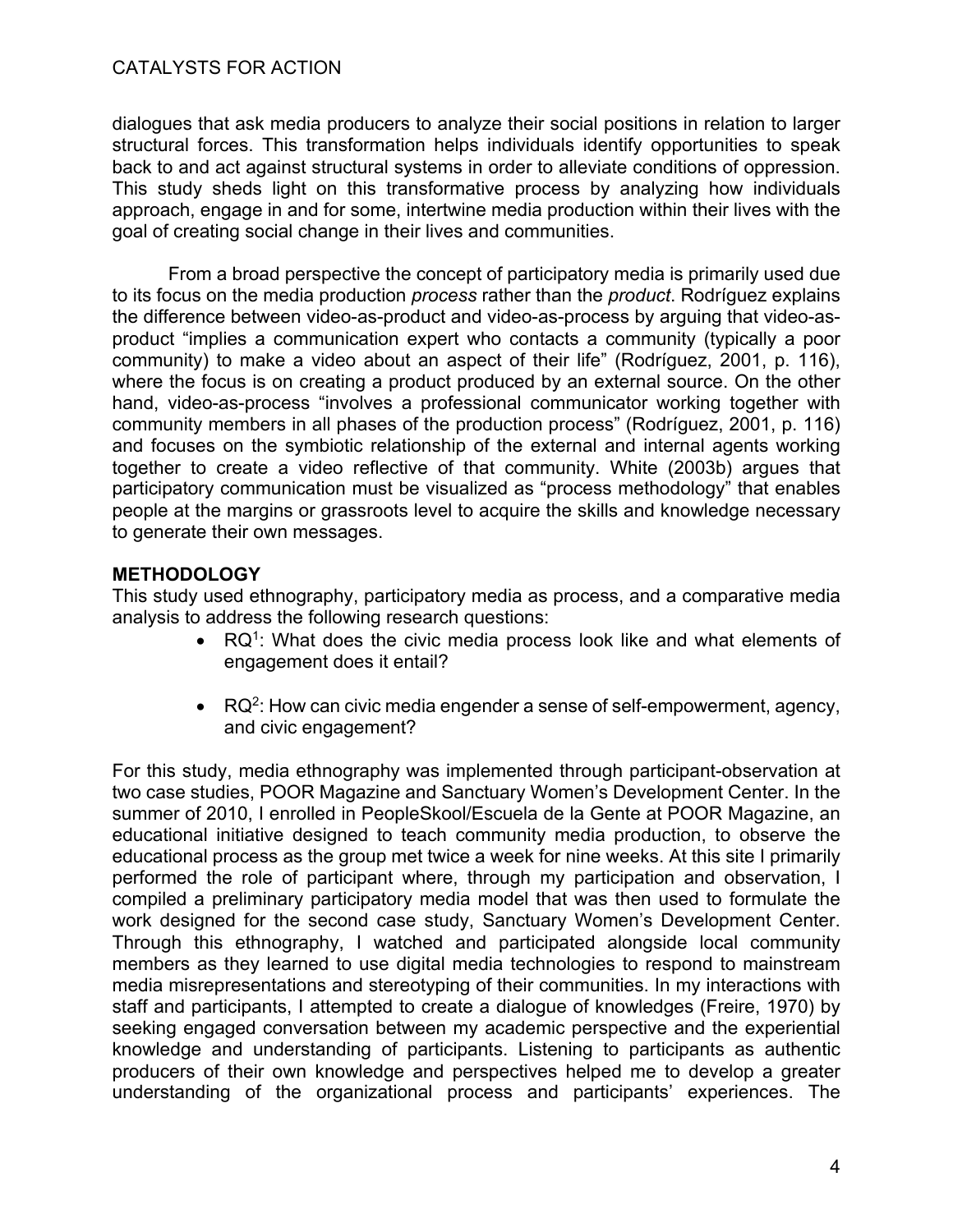ethnographic dataset included field notes (using thick description and reflexivity), all media created by participants at both sites, a participant journal during my time at POOR Magazine, online publications made by POOR participants over the next two years, which included videos, blogs, articles, photos, poems and audio recordings. I also analyzed course literature generated at POOR Magazine, which included: course handouts, activity sheets, agendas, supplemental readings, fliers, PowerPoint presentations and packets.

In addition to ethnography, my primary methodological approach also consisted of participatory media as process. Participatory media can result in media as product or media as process. According to White (2003d), "*video as process* is simply a tool to facilitate interaction and enable self-expression. It is not intended to have a life beyond the immediate context" (p. 65). In conjunction with this view, this study uses participatory media as process to facilitate learning, knowing, reflexivity, and dialogue. The production process serves an important function to facilitate the understanding of how people living in poverty and homelessness engage with and reflexively use participatory media. As a method, I employed several techniques and strategies specific to participatory media as process. According to Rodríguez (2001), video as process involves the researcher as facilitator working equally with participants in all phases of the production process, which echoes a Freirean approach to critical research and education. Using this approach, I filled the roles of observer, participant, and facilitator of the participatory media process in the first case study and at the second case study, I enacted the role of facilitator and worked with participants as they learned the participatory media process. Methodologically, I used the total context of the participatory media process/experience as data for this study, which included audio, visual, and multimedia data.

Lastly, this study also used a comparative media analysis to supplement the limitations of the ethnography (time spent on site and lack of interviews due to access). In order to complement the data collected during the media production processes, I drew comparisons between the media products and processes between the case studies I observed and participated in and four North American community media initiatives: Challenge for Change, Appalshop, Global Action Project, and Media Mobilizing Project. I conducted a comparative analysis of the artifacts and processes examining common messages and themes in order to make systematic and objective inferences (Berg, 2001). This was done in accordance with Holsti's approach to content analysis, where "the inclusion or exclusion of content is done according to consistently applied criteria of selection; this requirement eliminates analysis in which only material supporting the investigator's hypotheses are examined" (Holsti, 1968, p. 598). The media products and processes, interviews, participant-observation, direct observation, and documentation of each of the case studies were comparatively analyzed with the media products and processes of Challenge for Change, Appalshop, Global Action Project, and Media Mobilizing Project.

# **POOR Magazine**

POOR magazine is a revolutionary community media art, education, and production initiative created by people living in poverty and homelessness for people living in poverty and homelessness, located in the Mission District in San Francisco, CA. Participant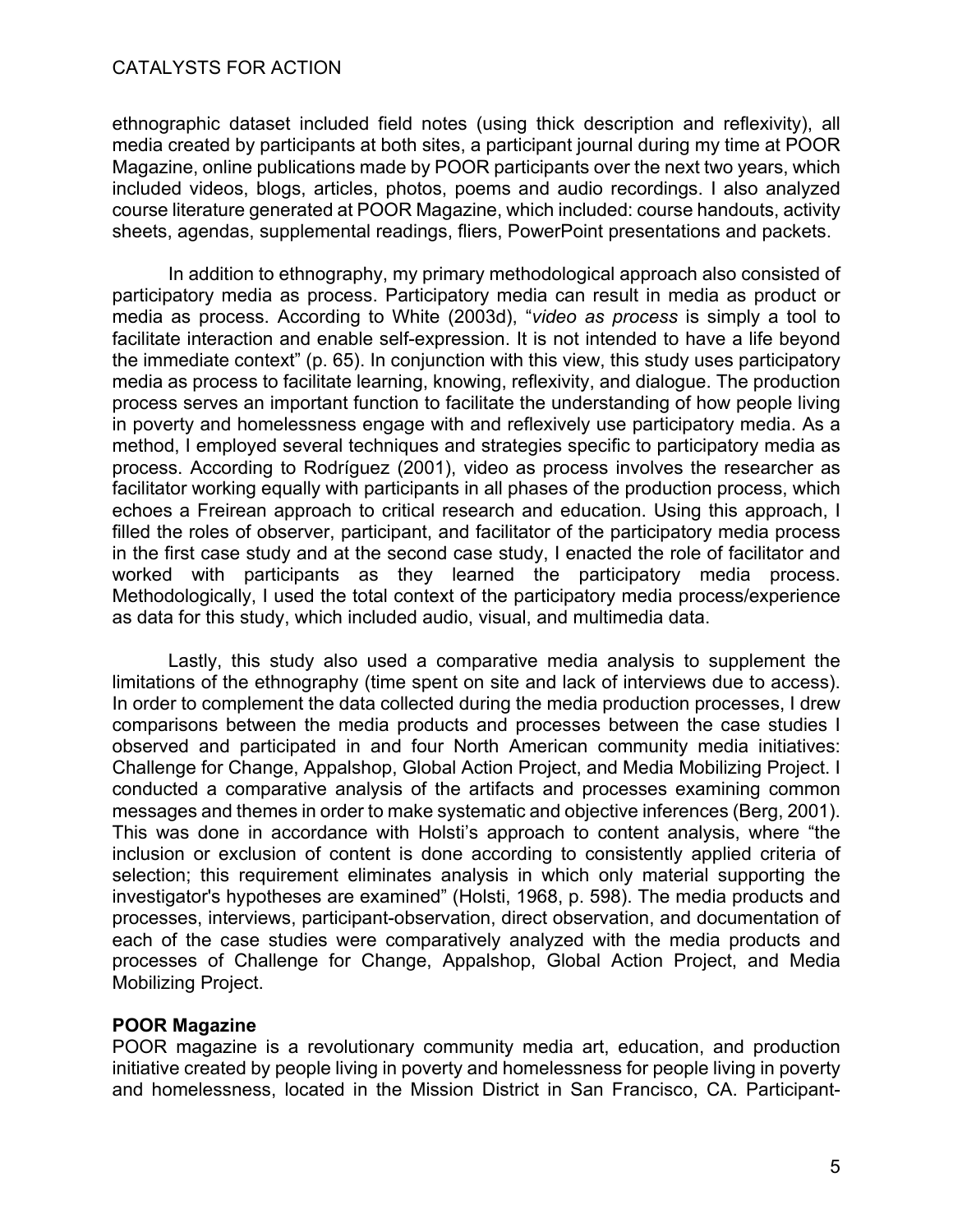observation ethnography was conducted at POOR Magazine over the course of ten weeks (approximately 168 hours total) between June 2010 and August 2010. In its efforts to engage and build power with its demographic audience, comprised of underrepresented, misrepresented and silenced communities of color in the San Francisco Bay Area, POOR provides Escuela de la Gente/ PeopleSkool, an educational initiative designed to teach community media production. As part of this ethnography I enrolled in POOR's Escuela de la Gente to participate in this educational process first hand. In my participation and observation with POOR Magazine I attended classes, observed protests, wrote articles, recorded press conferences, assisted with the F.A.M.I.L.Y. Project, and taught video production, among other activities.

# **Sanctuary Women's Development Center**

Sanctuary Women's Development Center is a Catholic Charities resource center for women living in poverty and homelessness in the Oklahoma City, OK area. Participantobservation was conducted at SWDC during two time periods over the course of ten months. The first course was taught during the first time period and occurred for eight weeks (16 hours total) from October 2011 to December 2011. The second course was taught during the second time period and occurred for six weeks (12 hours total) from June 2012 to July 2012. Using POOR Magazine as a participatory media model, a media education class was created for women in Oklahoma City living in poverty to create their own media and learn about the critical consumption of mainstream media.

# **A Proposed Model of Civic Media**

During my ethnographic experience at POOR Magazine in San Francisco, I noticed a participatory media process emerge throughout the course of Escuela de la Gente. As participants transitioned from media novices to media producers over the course of the summer session, they learned participatory media production skills and education, which engendered processes of voice, dialogue, critical consciousness, agency, and civic engagement. I saw this process follow four distinct steps: participants articulated their voice and crafted/created their message; participants learned journalism and media skills; participants passively applied journalism/media skills in class assignments; and finally, participants actively used journalism/media skills to express their own perspective and personal struggles. The entire process occurred in a cyclical manner as participants returned to various phases throughout their participation in the program. Using the participatory media model I observed at POOR Magazine as a guideline, I revised and implemented this process during my research with the women at SWDC in Oklahoma City. The model was later expanded and revised as it move from a cyclical to a rhizomatic representation to more accurately capture the iterative and organic ways in which participants returned to previous phases as needed or desired. The original model was also later expanded to incorporate the motivational factors for why participants move from engaged media participants to civically engaged community members, using a modified version of Ethan Zuckerman's (2016) reworking of Watson Strong's (2014) reworking of Riker and Ordeshook's (1968) application of game theory and mathematics to elections to explain voting behavior. To answer  $RQ<sup>1</sup>$  of this study, What does the civic media process look like and what elements of engagement does it entail?, Figure 1 provides a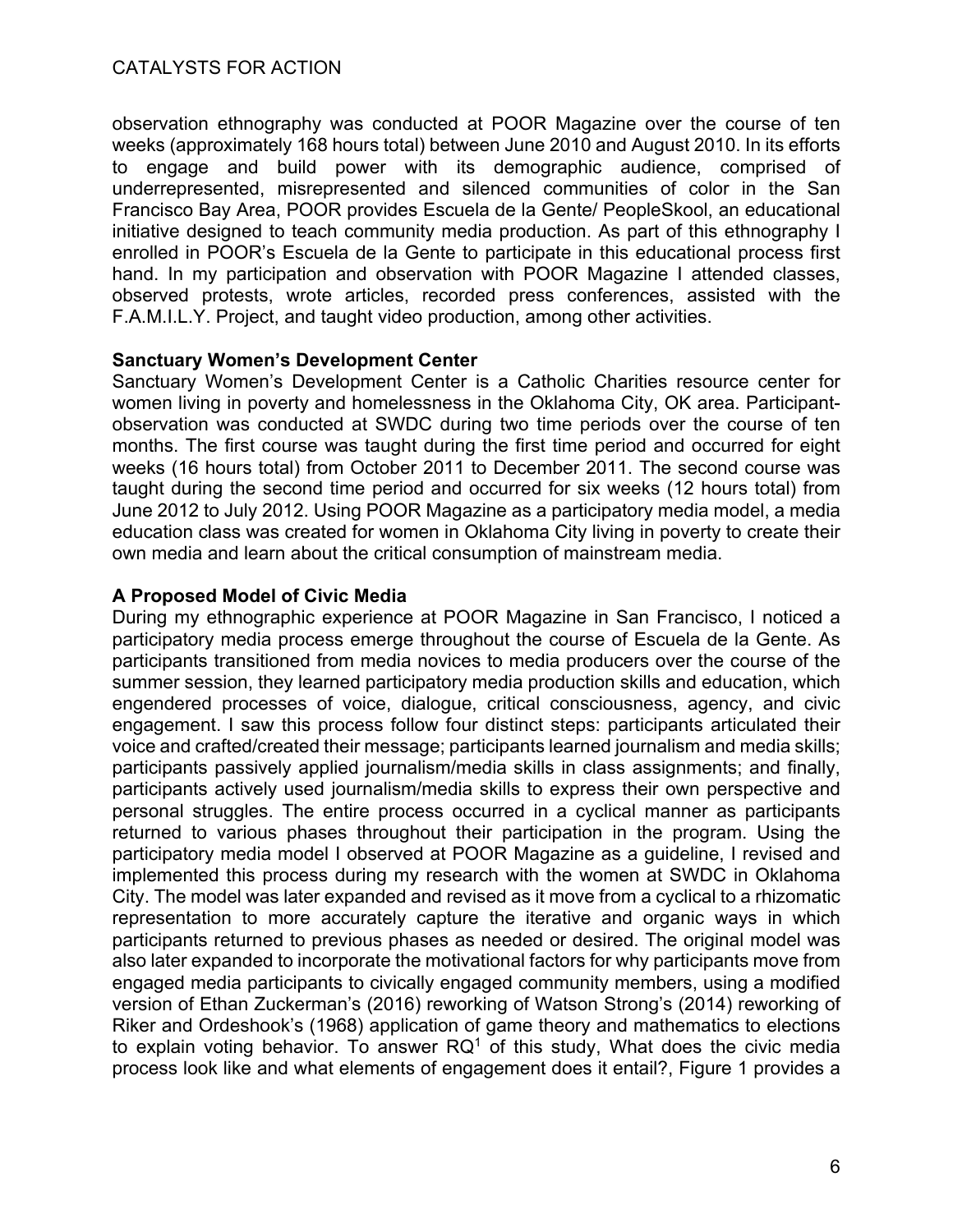graphical representation of the culmination of these changes as the civic media model I propose in this paper.



**Figure 1.** Civic Media Model. This model depicts the transformative process civic media creators undertake as they engage in civic media creation.

# **Voice Articulation**

The model begins by delineating three interlocking phases that occur concurrently as individuals create media that consist of: 1) voice articulation, 2) communal dialogue, and 3) critical consciousness. As individuals participate in the creation of their own media they engage in each of these phases in a non-linear and rhizomatic manner, idiosyncratic to their own progression. During voice articulation, participants identify, construct, and articulate their voices as they engage in critical dialogue with the facilitator and other participants. This is based on a Freirean (1970) model of dialogue of equals, where the focus is on mutuality, supportiveness, and facilitation to ensure ideas can be shared through dialogue. During voice articulation, I noticed participants in both case studies identifying, constructing, and articulating their voices as they engaged in critical dialogue with me and other participants. Prior to ever picking up a piece of media equipment, participants crafted their own unique voice of poverty by shaping their personal stories and cultivating their poverty experiences in their own language and perspective. Three themes that emerged with regard to this topic were: barriers to voice, connections with larger social issues, and cultivation of voice.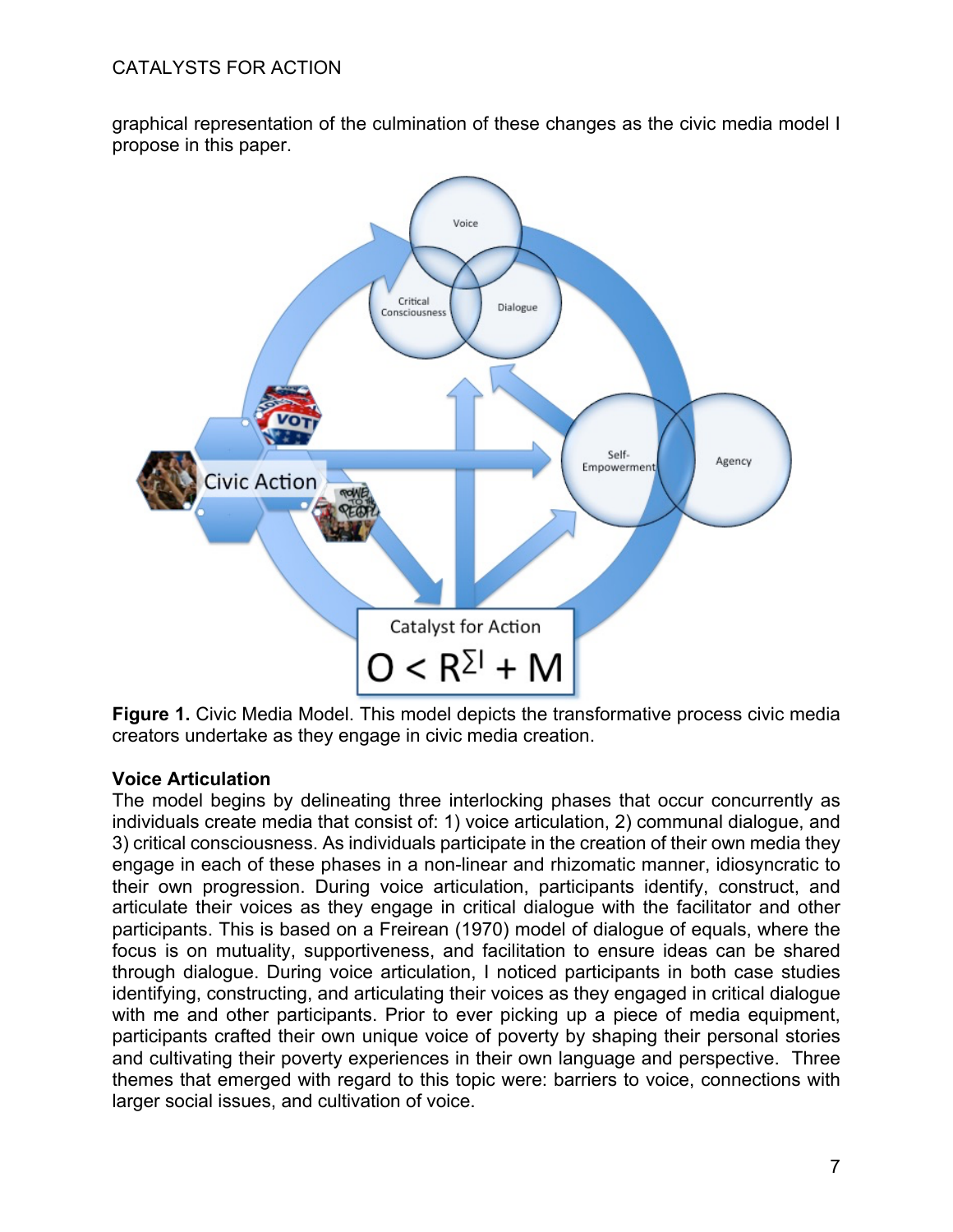Many participants first discussed barriers they faced when trying to express their voice by identifying restrictions in technological access to express their voice and the mental barriers they confronted in trying to remember how to use the technology once they learned it. With regard to access, few participants owned their own computer and most had to rely on public libraries and community centers, which addressed a larger access issue of transportation and reliance on public services like buses. Additionally, the participants and I discussed the implications of the rising costs of access and its impact on silencing marginalized voices. As a result, their voices become silenced in the public sphere. These experiences support what Castells (2009) sees as a growing problem where "abysmal inequality in broadband access and educational gaps in the ability to operate a digital culture tend to reproduce and amplify the class, ethnic, race, age, and gender structures of social domination between countries and within countries" (p. 57).

One way facilitators at POOR Magazine motivated participants to cultivate their voice was by encouraging them to channel their feelings and emotions toward controversial issues that applied to them. For example, in theater class, the facilitator asked participants to give examples of negative media depictions they have encountered that pertained to them. The participants responded with: "Welfare mothers are lazy," "Immigrants steal our jobs," "Illegals are just that—illegal," "All crimes are committed by brown and black people," and "People on welfare should just get a job." In this process, as each participant confronted a negative stereotype that applied to them they addressed it with a personal response that stemmed from their struggle. Through the exchange of personal stories to address larger social issues, participants began what Couldry (2010) has identified as a *process of voice*. Couldry (2010) argues voice is socially grounded, in which participants "enable and sustain practices of narrative" through a shared exchange (p. 7). According to Cavarero (2000), this exchange is dependent on "an identity which, from beginning to end, is intertwined with other lives—with reciprocal exposures and innumerable gazes—and needs the other's tale" (as quoted in Couldry, 2010, p. 8). In this process of voice, participants begin to cultivate their own unique voice while simultaneously creating a shared voice with others through dialogic exchange.

Participants also cultivated their voice through a reflexive, embodied process that used empathetic writing exercises, poetic prose, and the creation of a poverty language based on their experiential knowledge. In Couldry's (2010) process of voice, he also argues that voice is a reflexive, embodied process that encompasses an individual's unique standing in life as well as the reflexive action that occurs when that individual interacts with the world around them. When participants identify their struggle in the beginning exercises at POOR and SWDC, they embark on a reflexive journey that asks them to begin a conversation with their past, present, and future self, as well as with others around them. While engaging in this reflexivity, participants focus on specific, even painful, events in their lives that have shaped how they have come to be homeless or in poverty, or why they continue to be homeless or in poverty.

One of the most important aspects of the articulation of voice in communities of poverty is the opportunity "to let those who experience poverty tell those who do not what this experience is like, rather than have external 'experts' assess it from afar" (Tacchi,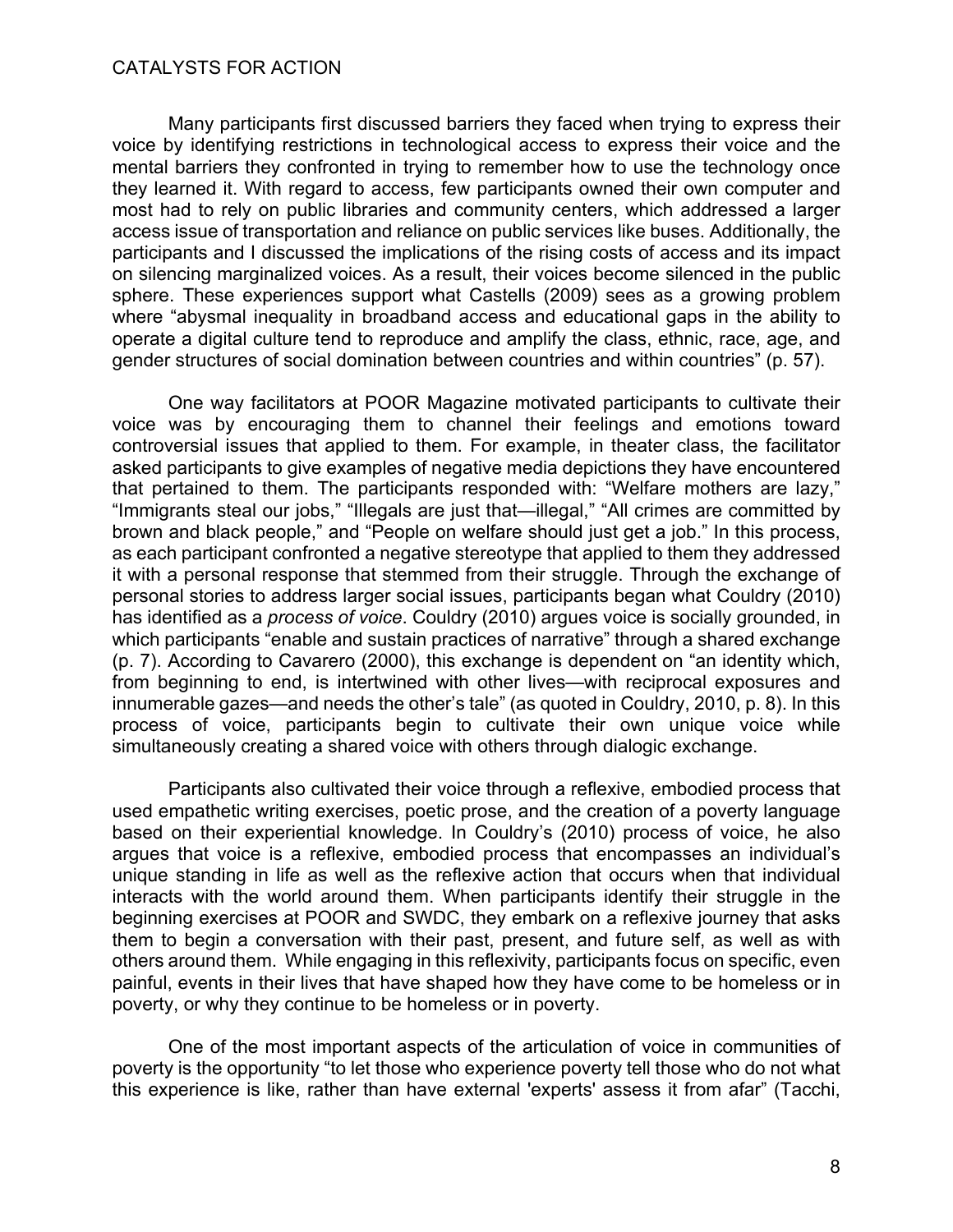2008, p. 12). One of the foundational beliefs at POOR Magazine is that those who have lived in and experienced poverty should be the ones to create a language of poverty that reflects their experiential knowledge. Through the creation of their own language and reliance on their own knowledge, participants at POOR seek to give form to their collective voice of poverty and silence false representations knowing that "voice is undermined when societies become organized on the basis that individual, collective and distributed voice need not be taken into account, because a higher value or rationality trumps them" (Couldry, 2010, p. 10).

## **Communal Dialogue**

Dialogue served as a vehicle for participants to share their stories and experiential knowledge with one another as well as identify resolutions to their own and others' problems. These dialogues also provided a forum for participants to explicitly critically analyze their position in life, as well as the position of others, with regard to larger structural forces of oppression (e.g., economic and political). These discussions helped raise critical consciousness for participants and enabled them to be open and receptive to the possibility for empowerment and identifying an agentic sense of self. Participants engaged in critical dialogue about the effects of mainstream media, capitalism, and a bipartisan political structure on their daily lives. In this model, voice and dialogue occur concurrently and are examined from a Freirean perspective, where participants shape their own voice in conjunction with others to create unique individual and collective voices tied to shared experiential knowledges and perspectives. Three themes that emerged with regard to this topic were: shared voices, creating interdependence, and obstructions to dialogue.

As participants engaged in the activities and discussions described above to cultivate their voice, they simultaneously engaged in meaningful dialogue with other participants by sharing their voices. Participants saw the power in sharing their stories and collectively discussing important social issues that affected everyone in the group. Through collectively sharing their voices and engaging in critical dialogue, participants engaged in what Freire (1970) describes as "reconstituting and naming the world." The creation of their own language of poverty that stemmed from their experiential knowledge allowed participants to reclaim the story and experience of poverty as it is really lived and not as the mainstream media stereotypically portray it to be. According to Freire (1970), as participants engage in dialogic exchange they will begin to view reality as transformational and mutable. One example of this was seen when a SWDC participant described the value of sharing her story outside of the group to a larger audience and the potential to empower others by:

First of all, getting their voices heard, putting out stories. Having the backbone to stand up for themselves after going through this [poverty] for a while and see how it really goes. That's going to empower someone that has been shy and withdrawn to speak out because they're going to say, "Well shoot, I've been going through some of that stuff. I wish I had somebody to help me out." Well hey, there it is, come on down. (Personal interview, December 5, 2011)

In this example, we see the participant's ability to view her reality as mutable and to impact others and help them see their reality as transformational.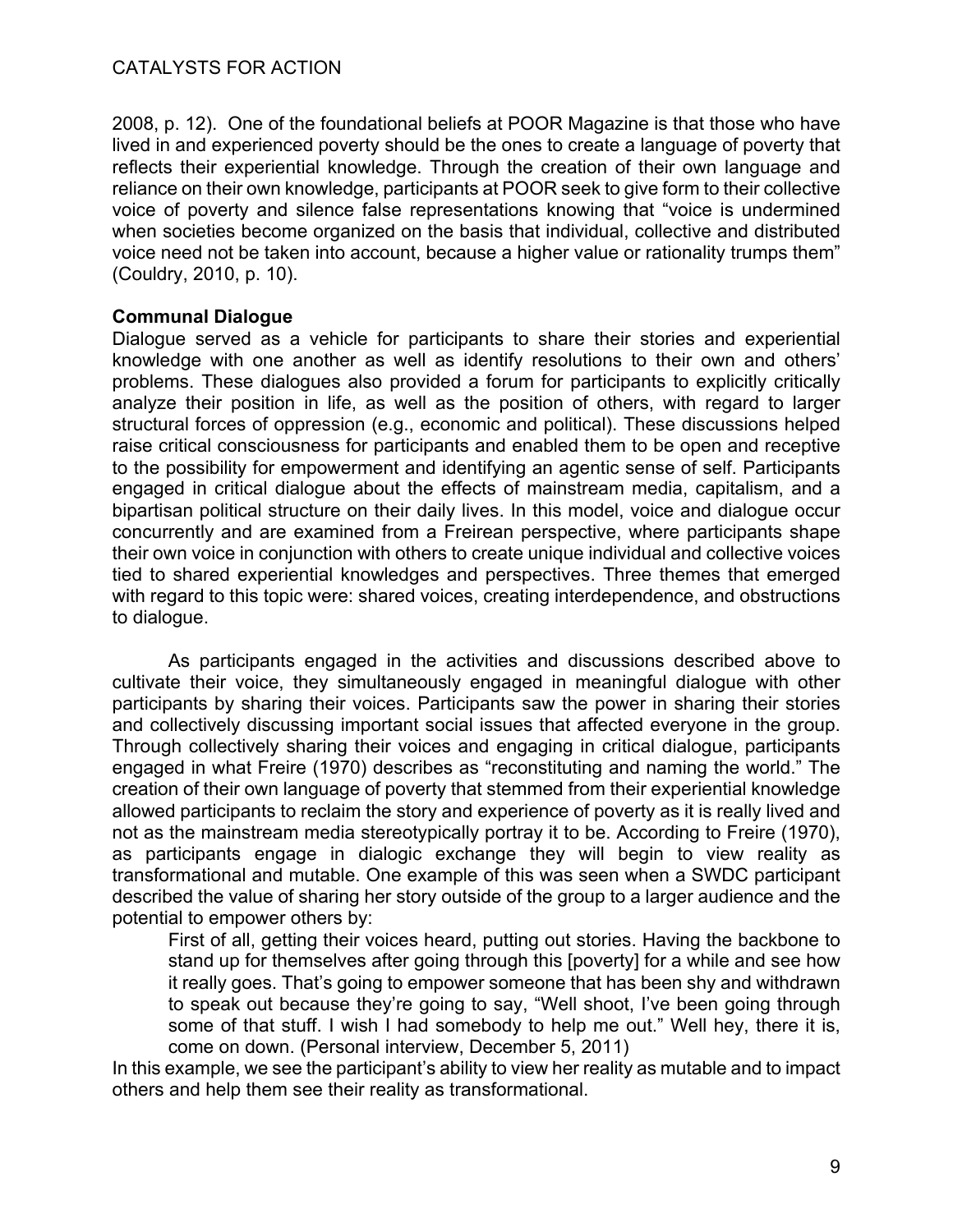At POOR Magazine, one of the ideas promoted throughout Escuela de la Gente was the concept of interdependence. As a partial critique to the cultural value of independence that is lauded upon in the U.S., which the director argued pulls people apart instead of bringing them together, POOR emphasized the idea of interdependence as a way to connect with one another through their stories and dialogue to share experiential knowledge that is mutually valued. At SWDC interdependence grew from an initial interaction of rapport that became solidified through dialogic exchanges and intimate disclosures. This approach was reliant on Freire's (1970) concepts of shared knowledges and a dialogue of equals, where dialogue is exchanged mutually between individuals, understanding that "their view of the world, manifested variously in the action, reflects their *situation* in the world" (p. 96). Through the creation of these types of dialogical exchanges was the potential for what Bakhtin and Holquist (1981) termed heteroglossia<sup>1</sup>. During Escuela de la Gente at POOR Magazine, participants attended Community Newsroom meetings, which were weekly meetings that POOR News Network (PNN) staff attended to listen to guest speakers and discuss potential news ideas and stories of interest to POOR's target audience. Community Newsroom created an opportunity for a multitude of diverse voices and perspectives to unite and engage in dialogue regarding important local issues and ideologies. When guest speakers visited, the director of POOR would assign Escuela de la Gente participants to write news articles that reported on the issues and topics discussed by guest speakers.

Although dialogue was important to help the participants exchange knowledge, cultivate voice, and share stories, there were moments of obstruction to dialogue that stemmed from "safe" topics and language usage. While there are some topics that are generally considered "unsafe" like rape, molestation, and domestic violence, I assumed a "safe" subject would be that of motherhood. For some mothers, this is a topic of pride, but as someone who was not a mother at the time, I came to realize what a sensitive subject it could be for others. During the photo-video class at SWDC, I suggested a participant address how motherhood plays a role in her life. The participant quickly let me know that was not a safe topic for her: She was the mother of three children, two of whom were taken away from her at a young age and she has not reconnected with since. She said the whole subject of motherhood was very sensitive for her and did not want to address that in her media. One type of dialogue obstruction POOR Magazine addressed was the concept of "language domination," to which they created a class entitled "Language Domin-action" that addressed language history and meaning, oppressive forms of language, and bilingual English/Spanish education. The class placed emphasis on deconstructing language as a tool of oppression and reconstructing it as a tool of liberation. Echoing the Freirean (1970) argument against the "banking" concept of education<sup>2</sup>, the Language Domin-action facilitator explained to participants, "Language,

 $1$  Heteroglossia occurs when messages build and rely on one another within a context in which the communicators create interdependence with the "Other."

 $2$  The "banking" concept of education refers to a process where "the teacher issues communiqués and makes deposits which the students patiently receive, memorize, and repeat" (Freire, 1970, p. 72). This approach to education is widely used around the world and creates hierarchical structures in the classroom where the instructor's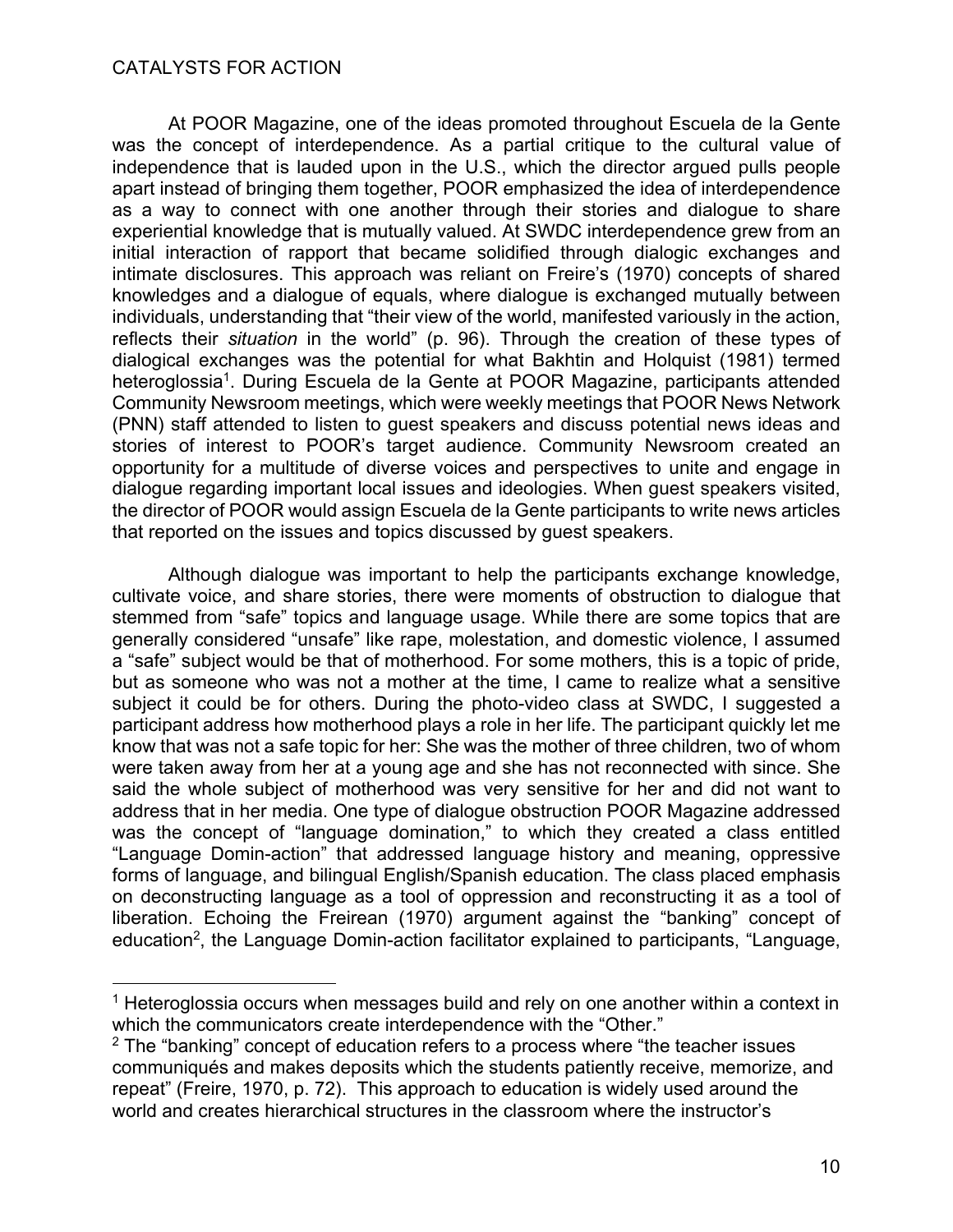words and media are the first line of defense and the first line of attack. Education is a privilege of the wealthy; therefore, I am not here to educate, I am here to share knowledge" (Field notes, July 1, 2010). The facilitator asked participants to reflect on the attitudes they were raised with towards education; if they were ever made to feel bad about their level of education and if they ever made others feel bad for their lower level of education. In response to this, several participants shared experiences of having felt bad for their lack of education or intelligence.

#### **Critical Consciousness**

Once participants have articulated their voice in an exchange of dialogue with others, they begin to raise their own and others' critical consciousness through these exchanges. I observed participants increase their own critical consciousness through building personal awareness of critical consciousness and then applying it.

Through a range of media literacy activities and discussions throughout the programs, participants built their awareness of critical consciousness. Participants were introduced to a variety of media-related concepts and issues as a way to critically analyze and discuss issues of power, ideology, and media control. As a group we discussed the growing problem of media consolidation and conglomeration in the U.S. and how it affects everyone. In addition to discussing media control, participants also shared their personal experiences with media, which led to a discussion about the impact of the digital divide. As participants came to critically understand their reality through everyday language and examples from their own lives, they increased their own critical consciousness (Freire & Macedo, 1995). I observed this with participants at SWDC as we engaged in critical dialogue in which they provided personal stories and relevant examples tied to citizen journalism. Through the media literacy discussions we held in class, participants began to critically analyze what they saw and read in the newspaper and tied that with the role the mainstream media play in the portrayal of homelessness and poverty. Participants were also able to connect the importance of access to information with power for those in poverty, the importance of creating media from a poverty perspective to counterbalance the mainstream media's perspective, and the importance of social change and their role in creating social change to better their own situation in poverty. Through each passing course and critical discussion, participants were able to critically examine their situation and come to a new understanding of their reality, one in which they saw the potential for social change and emancipation (Freire & Macedo, 1995).

Freire (1970) argued that through critical consciousness, participants begin to see "social, political, and economic contradictions" (p. 35) and identify their responsibility for social change. Through the discussion of media literacy concepts and critical dialogue, participants began to recognize how dominant power structures work to marginalize them and maintain their oppression. For example, Participants at POOR displayed critical consciousness through revolutionary courses they participated in, like the "Her-story & Resistance" class. This class created space for in-depth discussions of important social

knowledge is held as privileged and students are seen as empty receptacles to be filled with the instructor's knowledge.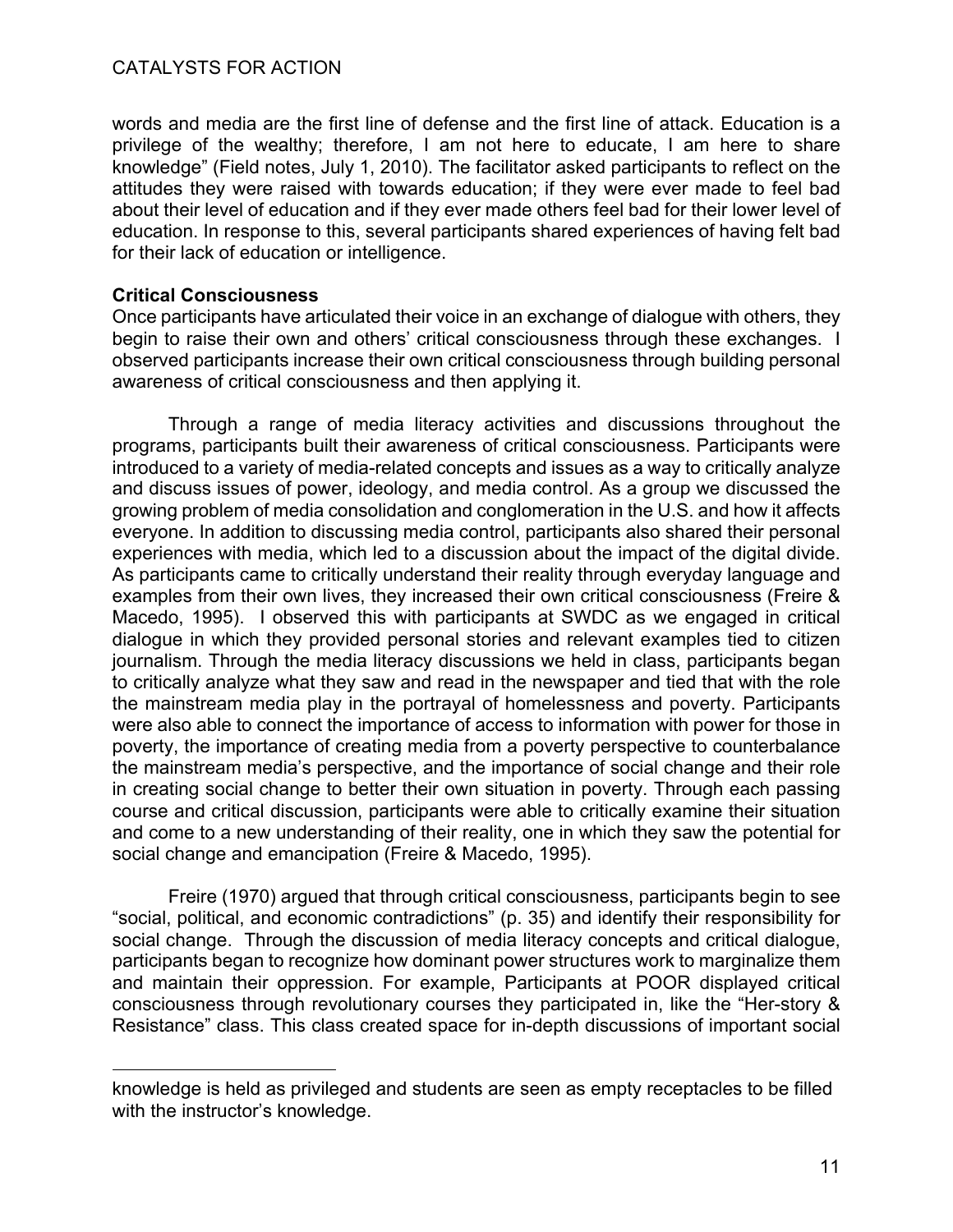issues like domestic violence, racism, disability rights, borders, systems violence, and the non-profit industrial complex. The topic of domestic violence was spread over two class sessions with different voices expressed by participants and facilitators discussing their experiences. According to the facilitator, domestic violence survivors not only fight to have their civil liberties enforced in the court for the protection against domestic violence, but also simultaneously fight against gender discrimination in their attempt to represent themselves as credible and legitimate voices of their experience, one with which she was personally familiar. This experience depicts what Marx (Tucker, 1978) described as the spread and acceptance of dominant ideologies by those in power to maintain unequal power structures that oppress those without power. For women in this situation, their voices are not perceived as legitimate by those in power (e.g., lawyers, judges) and as a result need to defend themselves as victims against their abusers. Due to the fact that so many people in the Her-story & Resistance class had been affected by this topic, it was brought up repeatedly in other classes when participants worked on assignments in shaping their voices. This discussion depicts Gramsci's (1971) notion of organic intellectuals, where participants and facilitators attempted to create social change by critically analyzing the dissemination of dominant ideologies that are used to marginalize those who might feel they have limited or no power and then creating their own media to combine experiential knowledge with a diversity of perspectives.

## **Self-empowerment & Agency**

To answer  $RQ<sup>2</sup>$ , How can civic media engender a sense of self-empowerment, agency, and civic engagement?, the rest of the paper will address the relationship between selfempowerment, agency, and civic action. Within the proposed civic media model, selfempowerment and agency are depicted as concentric circles as self-empowerment occurs concurrently with the development of agency at different points of the civic media process. During this part of the model participants come to recognize their own sense of power and grow awareness for how they can cultivate and harness that power, in turn identifying the possibilities for using that power towards social change.

Participants began to realize their sense of empowerment as they developed technological literacy skills through participatory media courses. To learn digital media technologies, the participants needed access to digital media equipment, as well as access to facilitators who could explain how to operate the equipment. Access to technology and technology education is one of the barriers participants discussed as obstacles to voice and self-empowerment. Sen (1997) argues that control over external resources like technological equipment help empower marginalized voices and provide a type of extrinsic control. "Control over the external world of resources also gives one the capacity for self-expression in a variety of ways" (Sen, 1997, p. 2). Participants gained extrinsic control through participatory media classes by securing access to the equipment and knowledge of how to use the equipment via computer literacy and media production courses. For participants at POOR Magazine and SWDC, a sense of self-empowerment was discovered through a variety of media production classes that addressed writing and citizen journalism skills, public speaking and theatrical skills, and audio-visual skills. Selfempowerment was seen as participants engaged in the participatory media process by overcoming their feelings of self-doubt and inadequacy to learn basic technological skills.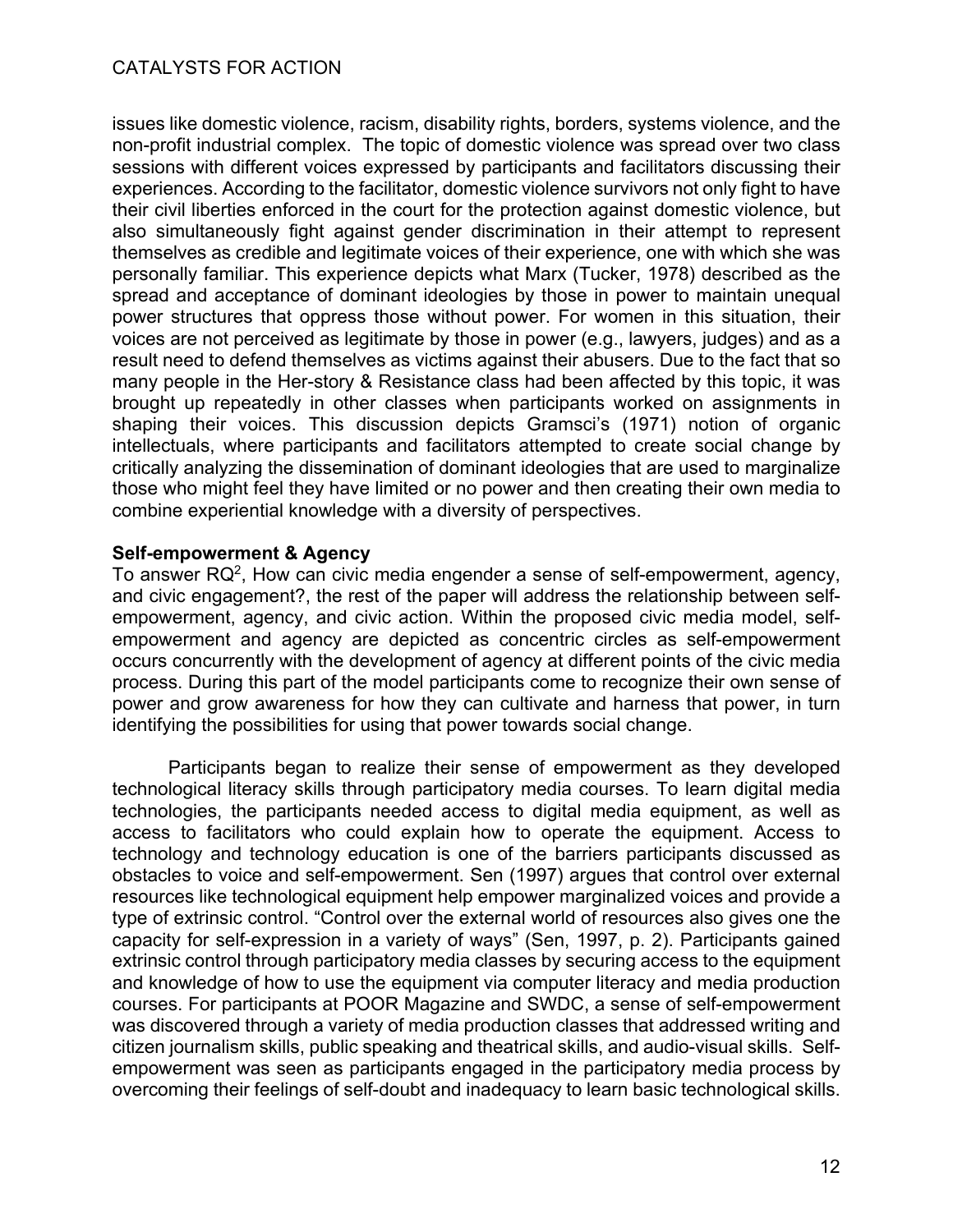In addition to self-empowerment conveyed via extrinsic control over technological knowledge and power, participants gained intrinsic capabilities as a form of selfempowerment that were shown through an increase in self-confidence and awareness of power within themselves, which Sadan (2004) refers to as psychological empowerment. Sen (1997) argues, "greater self-confidence and a process of inner transformation of one's consciousness, can enable one to overcome external barriers to accessing resources" (p. 2). Engagement was observed in several different ways to include participation via questions, comments, and dialogue; learning how to use the technology; creating media projects; and sharing their knowledge with others. According to Sadan (2004), "The internal process [of empowerment] is the person's sense or belief in her ability to make decisions and to solve her own problems" (p. 76). For many participants the ability to engage with and learn intimidating and potentially complex technologies that result in a creation reflective of their identity and struggle ignited a sense of power within themselves they had not realized before. As a result, many of the participants were galvanized with an awoken feeling of power and a newfound sense of agency.

Overall, during the empowerment phase at POOR and SWDC, participants were connected with technological equipment and knowledge resources that helped foster extrinsic control of their surroundings. Additionally, by engaging with the participatory media process, participants' feelings of self-confidence were heightened, providing them with a sense of intrinsic capability. Through both of these sources of empowerment, participants began to have an increased awareness of the power they possess to question and address social issues that are important to them (Hauptmann, 2005), in turn creating an awareness of personal agency and ability to create social change. As they engaged in computer literacy courses, participants saw the promiscuous nature of agency conveyed through digital technologies and the importance to harness its power. The writing and citizen journalism courses showed participants how agency could be enacted through form like blogs or news articles. Participants cultivated a craft of agency as they learned the poetic styling of public speaking and theater to express their struggle. Participants also engaged in the communal, participatory nature of agency as they "invented" the audio-visual channels with which to share their voices. Through all of these courses, awareness of their agency increased and participants saw the possibility to be a catalyst for change in their lives and communities.

#### **Catalysts for Action**

While the first two points in the civic media model focus on participatory media production and are derived from ethnographic and case study analysis, the third and fourth points stem from political science and civic engagement theory. The first two points explain *how* individuals become personally and socially prepared to engage in civic participation, the next point attempts to theorize *why* this occurs. As previously stated, this formula is based on Ethan Zuckerman's (2016) reworking of Watson Strong's (2014) reworking of Riker and Ordeshook's (1968) application of game theory and mathematics to elections to explain voting behavior. While stemming from a calculus for voting formula, the revised and proposed calculus for civic engagement is not created with the intent of predicting human behavior in terms of civic engagement. Instead, this formula is attempting to address and capture the barriers and incentives that could influence a person's decision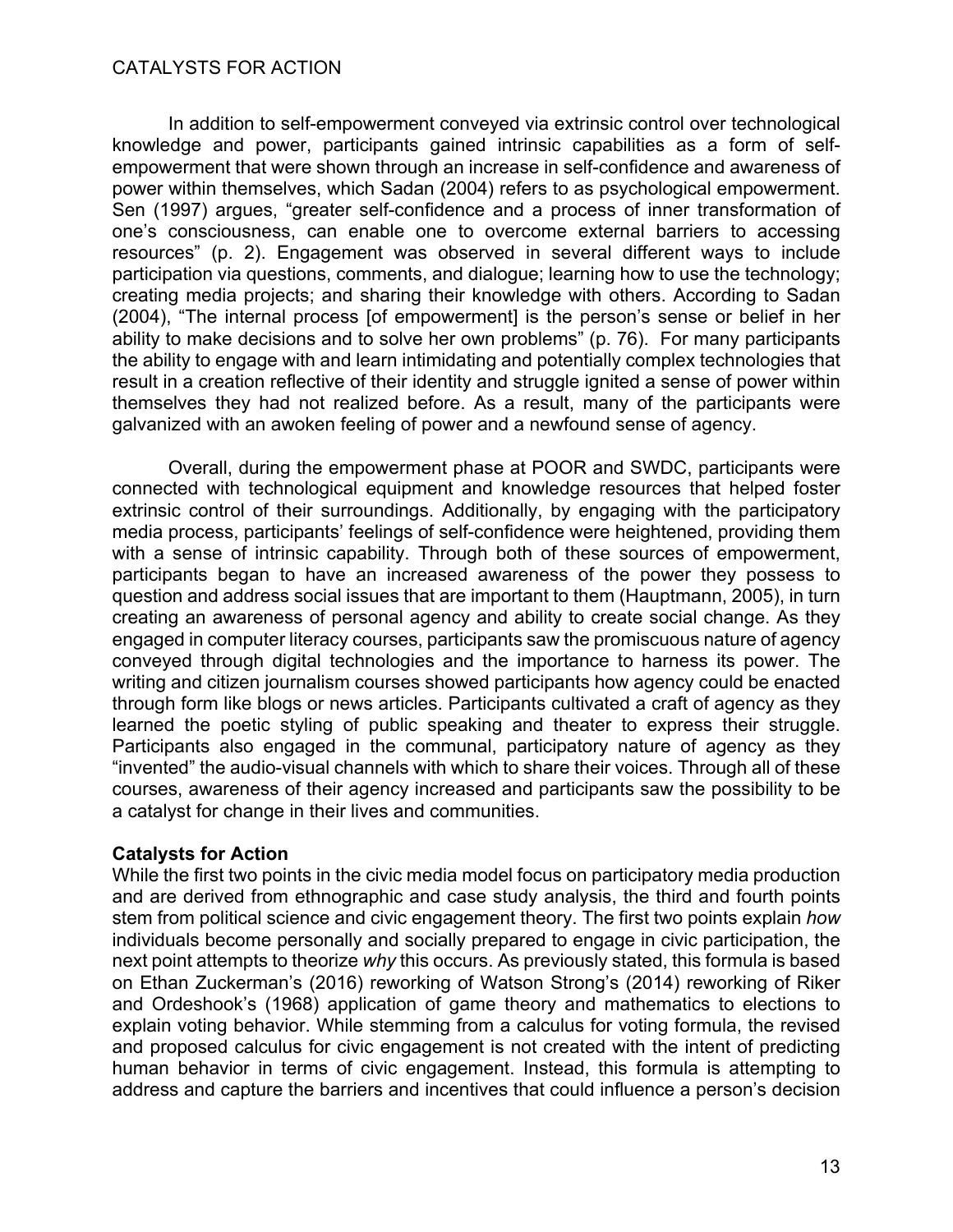to be civically engaged. This is important when trying to better understand the motivating and dissuading factors that engage or disengage individuals in civic participation. Within the civic media model, this aspect encompasses the participatory media production process and connects it to the act of civic engagement.

Within this revised formula, the obstacles to entry (minus cost-reduction factors) must be less than the relevance of the issue magnified by the sum of peer influences plus additional motivating factors. So what does this mean? I will first define each of the variables within this formula and then discuss the implications of the formula in the next section. Firstly, the obstacles/barriers to civic participation include factors like attention scarcity, misinformation, lack of faith in a broken system, and cost, where cost includes time, money, resources, and effort. The cost-reduction factors include items like information that reduce the number of obstacles. For example, if an individual is interested in participating in a protest, but does not have the transportation to get to the protest, a cost-reduction factor could be the availability of a friend that is able to drive that person there.

The relevance of the issue includes its salience towards the individual and its relationship to the perception of direct or indirect benefit to the individual. Salience is defined as an individual's awareness of an issue and the extent to which they feel it is relevant to them (either directly or indirectly). For some individuals the perception of benefit may influence whether or not they see or understand the relevance of the issue to them or their lives. Relevance is then magnified by the sum of peer influences, which is an aggregated factor of social influence and peer pressure. According to Zuckerman (2016), "Voice is how people signal their affiliations, their priorities, and the issues they care sufficiently about that they share them with friends in the hope of influencing their actions" (p. 69). This social influence may be through honest or deceptive communication and in turn may result in irrational or rational engagement, which is why this is not a predictive formula: humans are complex creatures, difficult to predict. Instead, Zuckerman argues that incorporating this aspect of peer influence "helps us understand the particular power of civic media" (Zuckerman, 2016, p. 68) as has been seen in the use of social media for collective organization (Vincent & Straub, 2016) or the use of voice in the amplification of other voices (Costanza-Chock, 2011).

Motivational factors include feelings of obligation, necessity, psychological (selfempowerment, agency, etc.), incentive/benefit (direct or indirect), and probability of effect. Benefit is conceptualized as a sliding scale where, the more you move from direct to indirect the lower your probability of engagement. It also includes feelings of goodwill and the enjoyment of being part of a larger community. The probability of having an effect includes the feeling that you are capable of creating an impact (self-efficacy) and that your involvement or the energy you put into the situation will create some modicum of change or impact. It also includes the perception of the scalability of impact (e.g., via collective action, bandwagon effect, etc.) and a history of actions: how has previous engagement turned out for you or others like you and what is the perceived probability that history will repeat itself vs. the history of structural/institutional oppression (e.g., viewpoint that the game is rigged).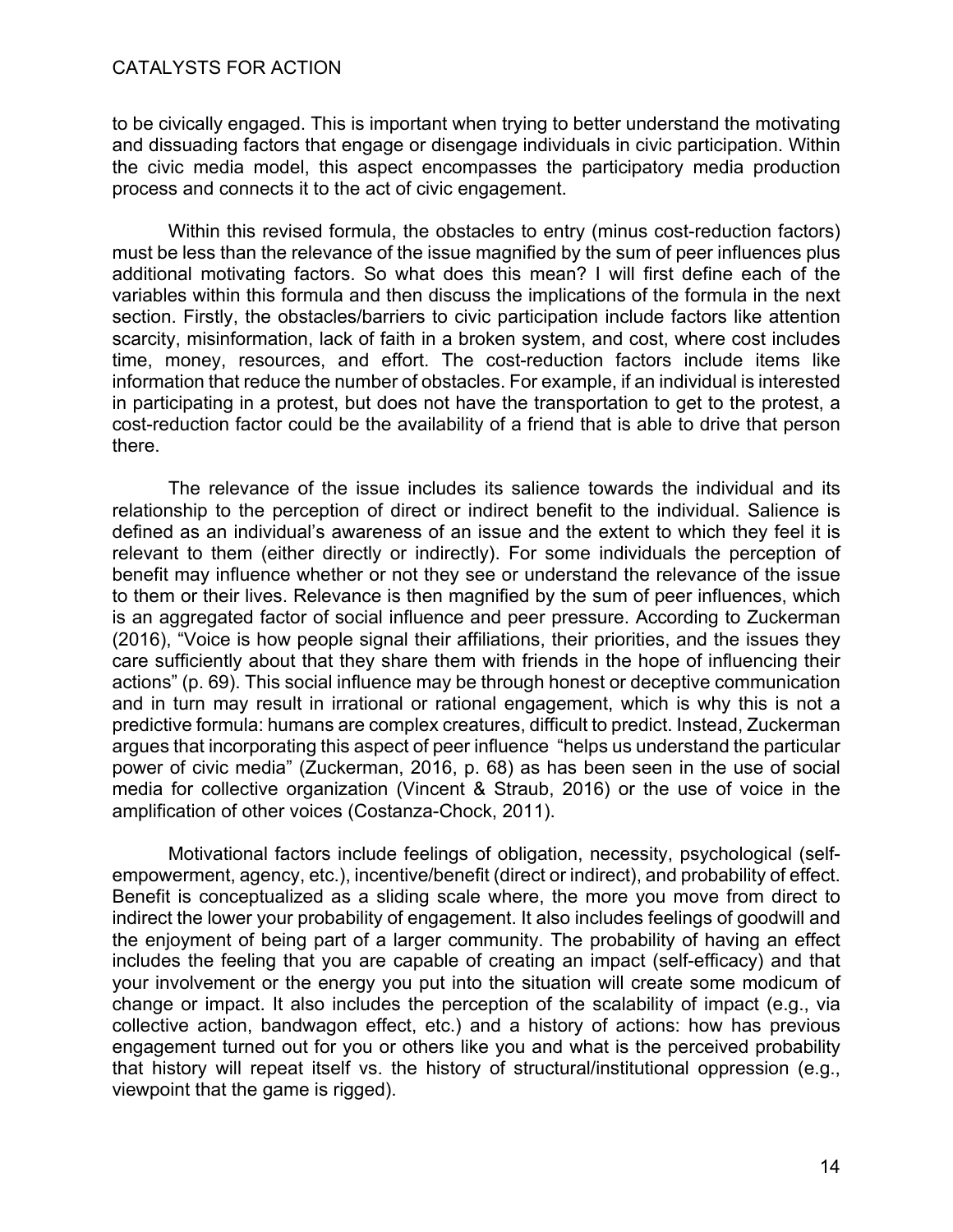#### **Civic Action**

Lastly, participants enacted their agency through acts of civic engagement to create social change in their lives and their communities. This model is but one way in which civic engagement can happen—not intended to usurp other models, but instead to show the possibility for civic media to aid passive citizens in becoming more civically engaged in their communities. Not all participants who engaged in these programs were involved in acts of civic engagement; however, those who engaged with each of the phases presented in this model were highly likely to become civically engaged if presented with the opportunity and resources discussed in the last section.

According to King and Mele (1999), "the process of media production itself is politically transformational" (p. 608). In their study of community television stations and civic engagement, they found that the process of production is key in creating a sense of civic engagement. "Personal accomplishment, meaningful communication, and social solidarity experienced by public access producers, while mitigating against a 'shared subjectivity' (Young, 1990, p. 309), constitute basic elements of sustainable civic involvement" (King & Mele, 1999, p. 621). Participants involved in the participatory media process were engaged as local citizens, addressing important social issues that affect their lives directly. Without these technological skills, dominant ideological structures would be upheld and subjugated voices would remain silent.

As participants at POOR Magazine began to use journalism and media skills shaped by their individual voices and experiences to address important social issues, they transitioned from passive to engaged citizenship. For example, participants created a "guerilla" press conference in downtown San Francisco to attract the attention of the public and the mainstream media and have the story covered in the evening news. The guerilla press conference was initiated by POOR Magazine and the Living Wage Coalition and held in front of the Phillip Burton Federal Building in San Francisco to urge Senators to extend Temporary Assistance to Needy Families (TANF) and continue the JOBS Now and Community Jobs programs. The press conference lasted 20 minutes and was rapidly set up and just as quickly broken down as supporters and volunteers scrambled around the scene. It began promptly at 10 a.m. with the director of POOR yelling into the microphone to garner attention from passersby. She began the conference by explaining the need to extend the public assistance programs for another year and then the welfare mothers executed the public speaking and theatrical skills they were introduced to in the Po' Poets class by giving testimonies of their experiences with the programs and addressing the impact on their personal lives if the programs ended. As each speech was presented, it was translated into Spanish or English so speakers could "speak on the behalf of poor mothers across the globe," according to the director of POOR (Field notes, June 29, 2010). The press conference attracted the attention of three local media television outlets.

In this act of civic engagement, we do not see an example of political participation as historically defined by such scholars as Verba, Nie, and Kim (1971), whose conception narrowly restricts political participation to voting, campaign activism, community organizing, and outreach. Instead, this is an example of engagement as a form of dissent,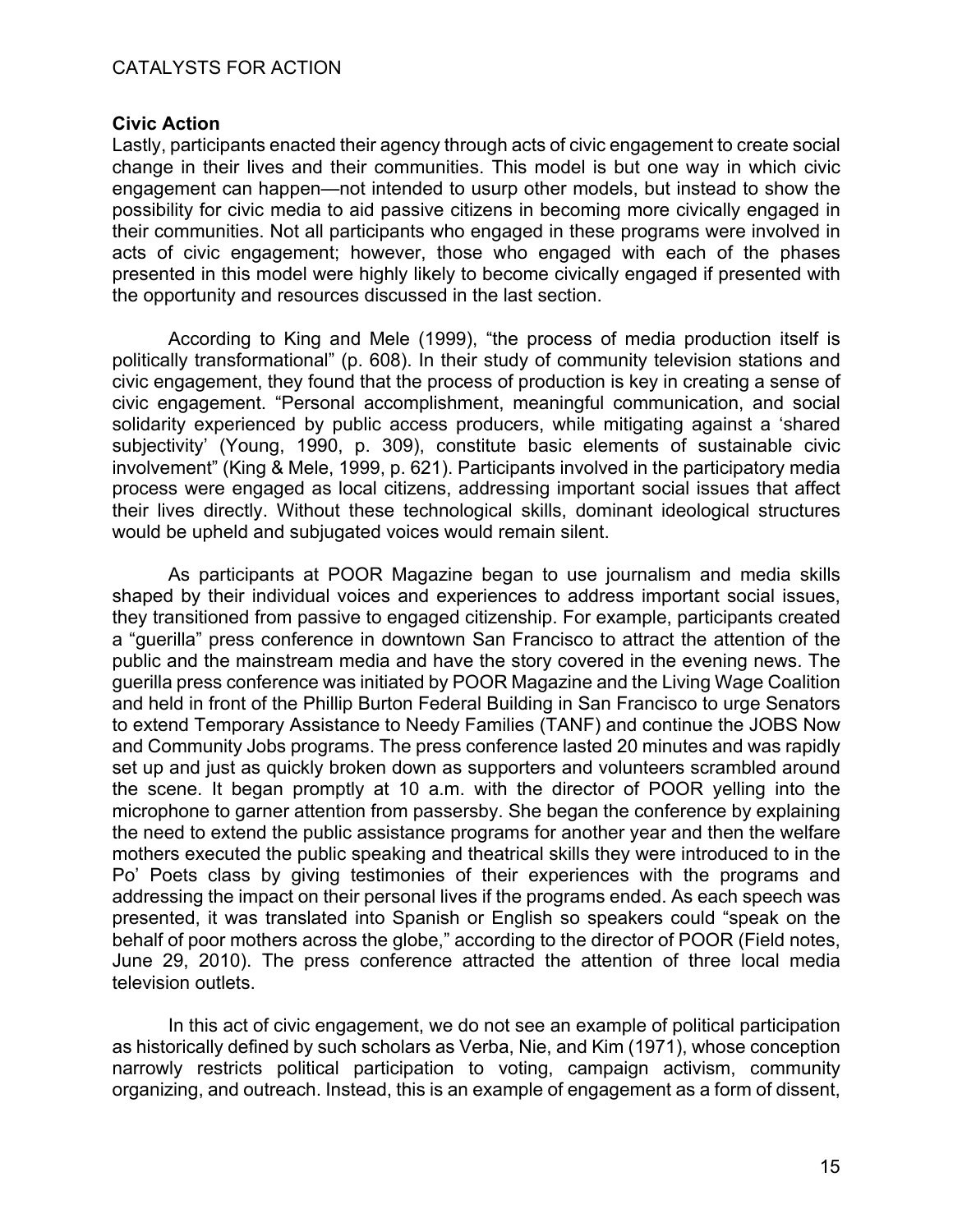in which participants do not seek consensus with their oppressors, but instead seek to engage the dominant public sphere from a subaltern perspective. According to Phillips,

The public sphere has been portrayed as a place where these individual, local sites of contest might be gathered into some transcendent dialogue; however, we cannot truly engage diversity without recognizing the diverse sites and conditions in which differences come to the fore. (1996, p. 244)

In other words, to be civically engaged in one's community and political processes is to express discontent and dissent oppressive structures. For participants at POOR, the guerilla press conference allowed them to do just that in a public forum at the heart of one of the largest cities in the U.S.

# **CONCLUSION**

A civic media process consisting of voice, dialogue, critical consciousness, selfempowerment, agency, catalysts, and civic action was observed during both case studies; however the way this process manifested itself in each case study differed by incorporating the idiosyncrasies and intricacies of each community. Each community embraced this process in ways that reflected their distinct voices and issues, some overlapping, others uniquely demonstrated. During this process, participants used civic media technologies interwoven with their experiential knowledge and shaped by their own voice and became self-empowered with a sense of personal agency. For some, this sense of agency and self-empowerment led them to become civically engaged in their communities and through this process we see the power of civic media. By articulating the voices of subjects that have been historically ignored and misrepresented, civic media engender communication processes based on empathy, allowing viewers, readers, and listeners to understand the experiences and struggles of these participants. In recent years, movements to include African American, Asian American, and Native American perspectives in history books have succeeded in unearthing lost voices (Chomsky, 2003; Zinn, 2010); however, many overlooked groups, including people living in homelessness and poverty, differently-abled, and elders still struggle to be heard on a daily basis. Through civic media education and production participants are able to articulate their own voices and allow their stories to break through barriers of oppression.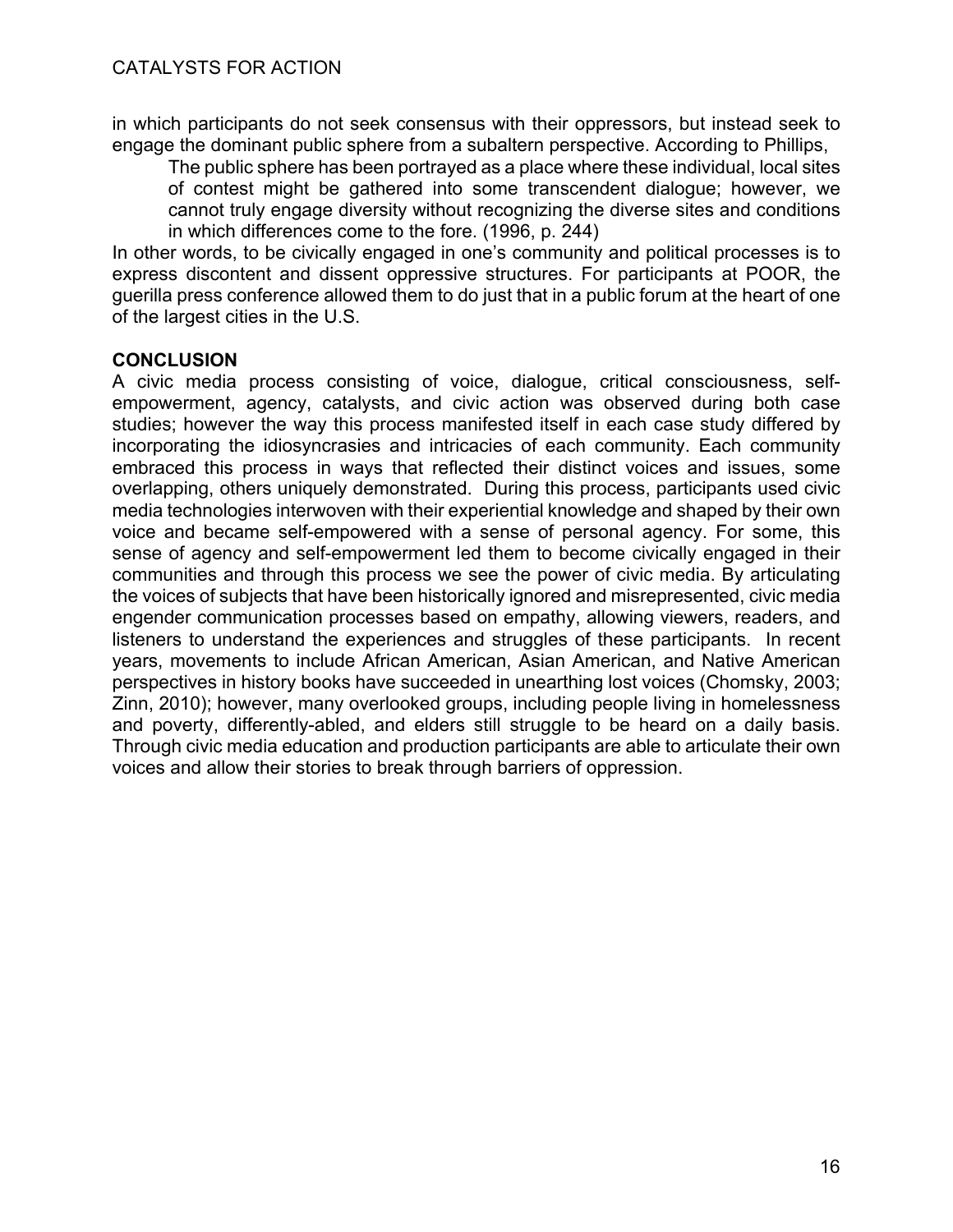### **References**

Arendt, H. (1958). *The human condition*. Chicago, IL: University of Chicago Press.

- Asen, R., & Brouwer, D. C. (2003). Introduction: John Dewey and the public sphere. *Argumentation and Advocacy*, *39*, 157–161.
- Bakhtin, M. M., & Holquist, J. M. (1981). *The dialogic imagination: Four essays*. Austin, TX: University of Texas Press.
- Barranquero, A. (2006). From Freire and Habermas to the multiplicity: Widening the theoretical borders of participative communication for social change. In A. Gumucio-Dagron & T. Tufte (Eds.), *Communication for social change anthology: Historical and contemporary readings* (1st ed., pp. 920–924). South Orange, NJ: Communication for Social Change Consortium, Inc.
- Beltrán, L. R. (1980). Farewell to Aristotle: "Horizontal" communication. *Communication*, *5*, 5–41.
- Benkler, Y. (2006). *The wealth of networks: How social production transforms markets and freedom*. New Haven, CT: Yale University Press. Retrieved from https://books.google.com/books?hl=en&lr=&id=Q08oChJj8HQC&oi=fnd&pg=PT2 &dq=The+Wealth+of+Networks:+How+Social+Production+Transforms+Markets+ and+Freedom&ots=-raeW\_mTHJ&sig=KfflFs6qs75-oEDeVpO\_Zd\_ZCBo
- Berg, B. L. (2001). *Qualitative research methods for the social sciences* (4th ed.). Boston, MA: Allyn and Bacon.
- Castells, M. (2009). *Communication power*. New York: Oxford University Press.
- Cavarero, A. (2000). *Relating narratives: Storytelling and selfhood*. New York: Routledge.
- Chomsky, N. (2003). *Media control: The spectacular achievements of propaganda* (2nd ed.). Canada: Open Media.
- Civic Media Project. (n.d.). Civic media: Technology, design, practice. Retrieved March 2, 2016, from http://civicmediaproject.org/works/civic-media-project/the-civicmedia-reader
- Costanza-Chock, S. (2011). Digital popular communication: Lessons on information and communication technologies for social change from the immigrant rights movement. *National Civic Review*, *100*, 29. https://doi.org/10.1002/ncr.20065
- Couldry, N. (2010). *Why voice matters: Culture and politics after neoliberalism* (1st ed.). Thousand Oaks, CA: SAGE Publications Ltd.
- Dewey, J., & Rogers, M. L. (2012). *The public and its problems: An essay in political inquiry*. University Park, PA: Penn State Press. (Originally published 1927).
- Freire, P. (1970). *Pedagogy of the oppressed* (30th edition). New York: Continuum International Publishing Group.
- Freire, P., & Macedo, D. P. (1995). A dialogue: Culture, language, and race. *Harvard Educational Review*, *65*, 377–403.
- Gordon, E., & Mihailidis, P. (Eds.). (2016). *Civic media: Technology, design, practice*. Cambridge, MA: The MIT Press.
- Gramsci, A. (1971). The intellectuals. In *Prison notebooks*. International Publisher.
- Gumucio-Dagron, A. (2009). Playing with fire: Power, participation, and communication for development. *Development in Practice*, *19*, 453–465. https://doi.org/10.2307/27752086
- Gumucio-Dagron, A., & Tufte, T. (2006). *Communication for Social Change Anthology: Historical and Contemporary Readings*. CFSC Consortium, Inc.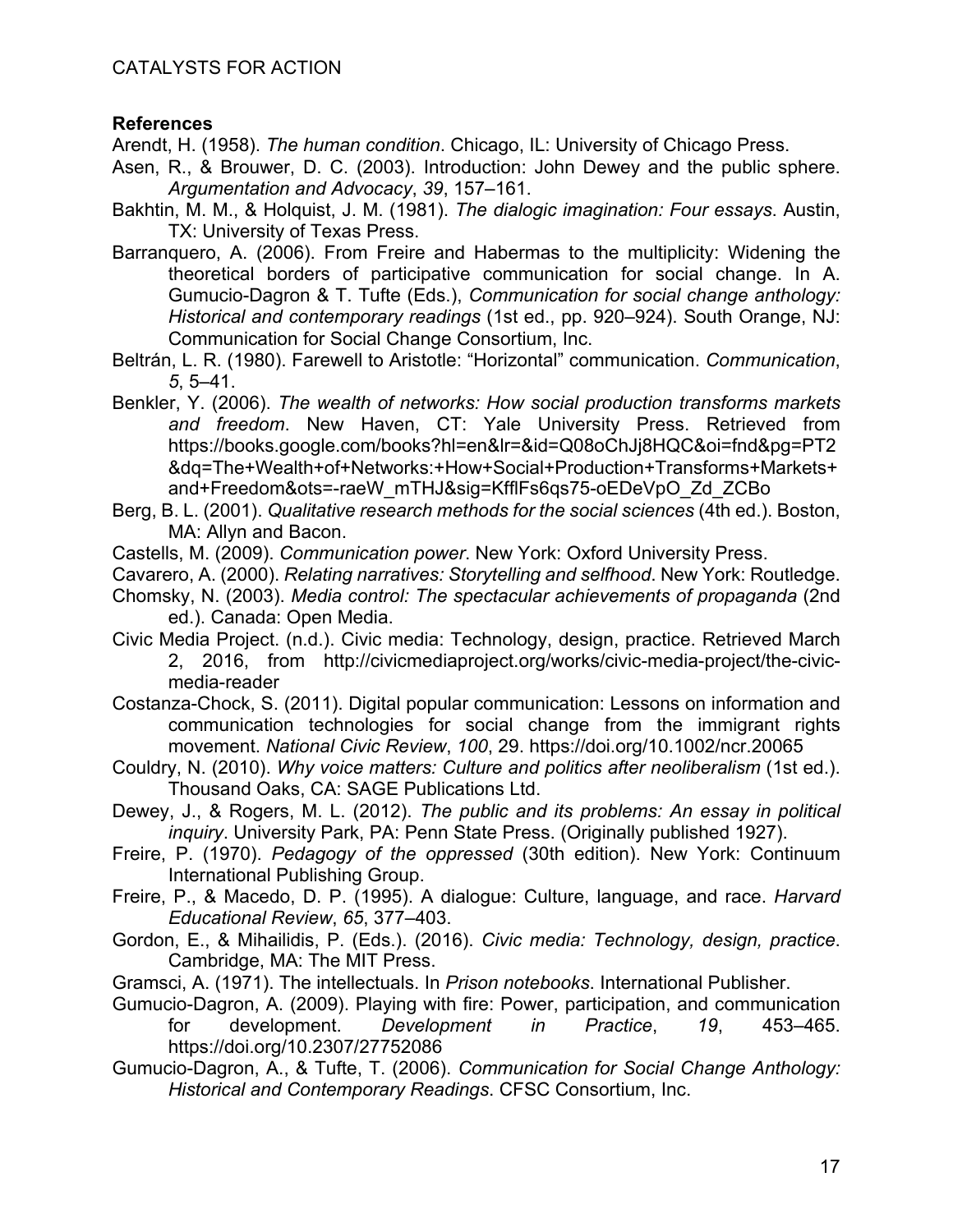- Habermas, J. (1991). *The structural transformation of the public sphere: An inquiry into a category of bourgeois society*. (T. Burger, Trans.). Cambridge, MA: MIT Press. (Originally published 1962).
- Hauptmann, J. (2005, November). Toward a theory of civic engagement. United Nations Public Administration Network. Retrieved from http://unpan1.un.org/intradoc/groups/public/documents/icce/unpan021794.pdf
- Holsti, O. R. (1968). Content analysis. In G. Lindzey & E. Aaronson (Eds.), *The handbook of social psychology*. Reading, MA: Addison-Wesley.
- Huesca, R. (1995). A procedural view of participatory communication: Lessons from Bolivian tin miners' radio. *Media, Culture & Society*, *17*(1), 101–119.
- King, D. L., & Mele, C. (1999). Making public access television: Community participation, media literacy and the public sphere. *Journal of Broadcasting & Electronic Media*, *43*, 603–623.
- Levine, P. (2016). Democracy in the digital age. In E. Gordon & P. Mihailidis (Eds.), *Civic media: Technology, design, practice*. Cambridge, MA: The MIT Press.
- Marx, K., & Engels, F. (1970). *The German ideology*. New York: International Publishers Co. (Original published 1846).
- Matei, S., & Ball-Rokeach, S. J. (2002). Belonging across geographic and Internet spaces: Ethnic area variations. In B. Wellman & C. A. Haythornthwaite (Eds.), *The Internet in everyday life* (pp. 404–430). Malden, MA: Blackwell Publishing.
- Matewa, C. E. F. (2009). Participatory video as an empowerment tool for social change. In C. Rodríguez, D. Kidd, & L. Stein (Eds.), *Making our media: Global initiatives toward a democratic public sphere: Vol. 1. Creating new communication spaces* (pp. 115–130). Cresskill, NJ: Hampton.
- Metcalf, A., Blanchard, M., McCarthy, T., & Burns, J. (2008). Bridging the digital divide: Utilising technology to promote social connectedness and civic engagement amongst marginalized young people. *3C Media Journal of Community, Citizen's and Third Sector Media and Communication*, *4*.
- MIT Center for Civic Media. (n.d.). About the Center for Civic Media. Retrieved March 2, 2016, from https://civic.mit.edu/about
- Nair, K. S., & White, S. A. (1987). Participation is the key to development communication. *Media Development*, *34*(3), 36–40.
- Norris, P. (2001). *Digital divide: Civic engagement, information poverty, and the internet worldwide*. New York: Cambridge University Press.
- Norris, P. (2002). Democratic phoenix: Agencies, repertoires, & targets of political activism. Presented at the Annual Meeting of the American Political Science Association, Boston, MA.
- Phillips, K. (1996). The spaces of public dissension: Reconsidering the public sphere. *Communication Monographs*, *63*, 231–247.
- Rheingold, H. (2000). *The virtual community: Homesteading on the electronic frontier*. Boston, MA: MIT Press.
- Riker, W. H., & Ordeshook, P. C. (1968). A theory of the calculus of voting. *American Political Science Review*, *62*(1), 25–42.
- Rodríguez, C. (2001). *Fissures in the mediascape: An international study of citizens' media*. Cresskill, NJ: Hampton.